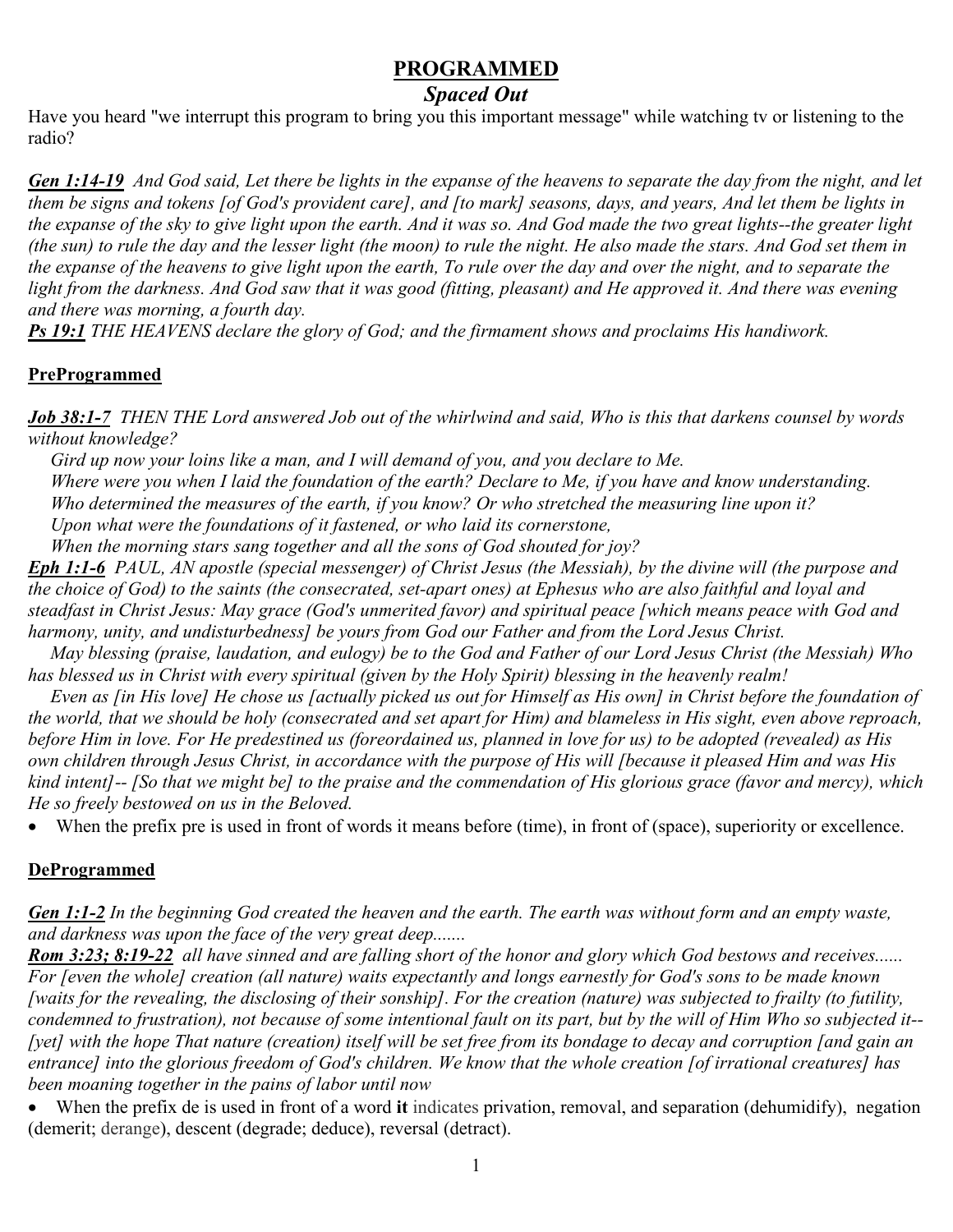## **MeProgrammed**

*Rom 1:20-22 For ever since the creation of the world His invisible nature and attributes, that is, His eternal power and divinity, have been made intelligible and clearly discernible in and through the things that have been made (His handiworks). So [men] are without excuse [altogether without any defense or justification], Because when they knew and recognized Him as God, they did not honor and glorify Him as God or give Him thanks. But instead they became futile and godless in their thinking [with vain imaginings, foolish reasoning, and stupid speculations] and their senseless minds were darkened. Claiming to be wise, they became fools [professing to be smart, they made simpletons of themselves].* 

- After being deprogrammed we become meprogrammed.
- Prophetic Song written by Bart Howard in 1954 and first recorded by Kaye Ballard the same year.
- Recorded 100's of times since with most popular version in 1964 by Frank Sinatra.

#### *FLY ME TO THE MOON (IN OTHER WORDS)*

*Fly me to the moon Let me swing among those stars Let me see what spring is like On Jupiter and Mars In other words, hold my hand In other words, baby, kiss me* 

*Fill my heart with song Let me sing forever more You are all I long for All I worship and adore* 

*In other words, please be true In other words, I love you Why don't you fill my heart with song? Let me swing forever more Because you are all I long for All I worship and I adore In other words, please be true In other words In other words, I, I love, you* 

• In 1958 President Eisenhower established the National Aeronautics and Space Administration (NASA), a USA government agency responsible for the nation's civilian space program and for aeronautics and aerospace research.

- April 12, 1961 Russian cosmonaut Yuri Gagari became the first human in space. July 20, 1969, Americans Neil Armstrong and Buzz Aldrin, walked on on the Moon.
- America scaled back space programme, Russia re-entered, China soon to enter and private enterprise soon to launch into space, and a Canadian is in space now.
- One of the daily emails I receive had the following 2 links: New Video Recounts Historic Landing on Saturn's Moon Titan + Hubble to Look Deeper into the Cosmos

• Light travels at 186,00 miles/second which means many of the stars we see art thousands of light years away. That light we see now may be from stars that burned out long ago, in other words an old message from a dead star.

## **ReProgrammed**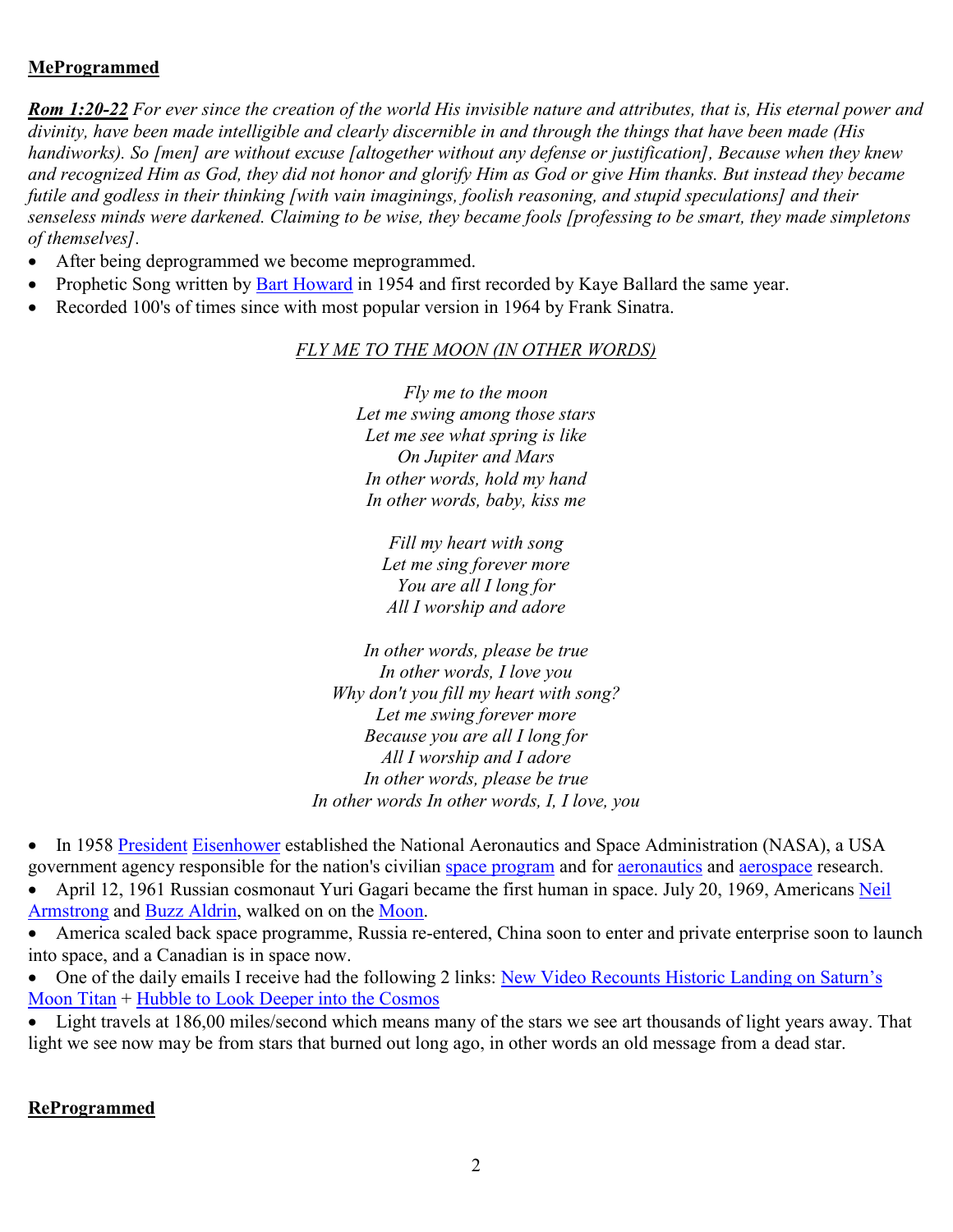• CSI Las Vegas theme song.

#### *WHO ARE YOU*

*I woke up in a Soho doorway A policeman knew my name He said "You can go sleep at home tonight If you can get up and walk away"* 

*I staggered back to the underground And the breeze blew back my hair I remember throwin' punches around And preachin' from my chair* 

#### *[chorus:]*

*Well, who are you? (Who are you? Who, who, who, who?) I really wanna know (Who are you? Who, who, who, who?) Tell me, who are you? (Who are you? Who, who, who, who?) 'Cause I really wanna know (Who are you? Who, who, who, who?)* 

> *I took the tube back out of town Back to the Rollin' Pin I felt a little like a dying clown With a streak of Rin Tin Tin*

*I stretched back and I hiccupped And looked back on my busy day Eleven hours in the Tin Pan God, there's got to be another way* 

*I know there's a place you walked Where love falls from the trees My heart is like a broken cup I only feel right on my knees* 

*I spit out like a sewer hole Yet still recieve your kiss How can I measure up to anyone now After such a love as this?* 

*2 Cor 12:1-5 You've forced me to talk this way, and I do it against my better judgment. But now that we're at it, I may as well bring up the matter of visions and revelations that God gave me. For instance, I know a man who, fourteen years ago, was seized by Christ and swept in ecstasy to the heights of heaven. I really don't know if this took place in the body or out of it; only God knows. I also know that this man was hijacked into paradise--again, whether in or out of the body, I don't know; God knows. There he heard the unspeakable spoken, but was forbidden to tell what he heard. This is the man I want to talk about. But about myself, I'm not saying another word apart from the humiliations.* 

- I've been around a lot of sickness & death of late and much of what I've heard has made me sad and mad.
- Eileen asked what can I pray for? I responded, **that I don't believe a lie**.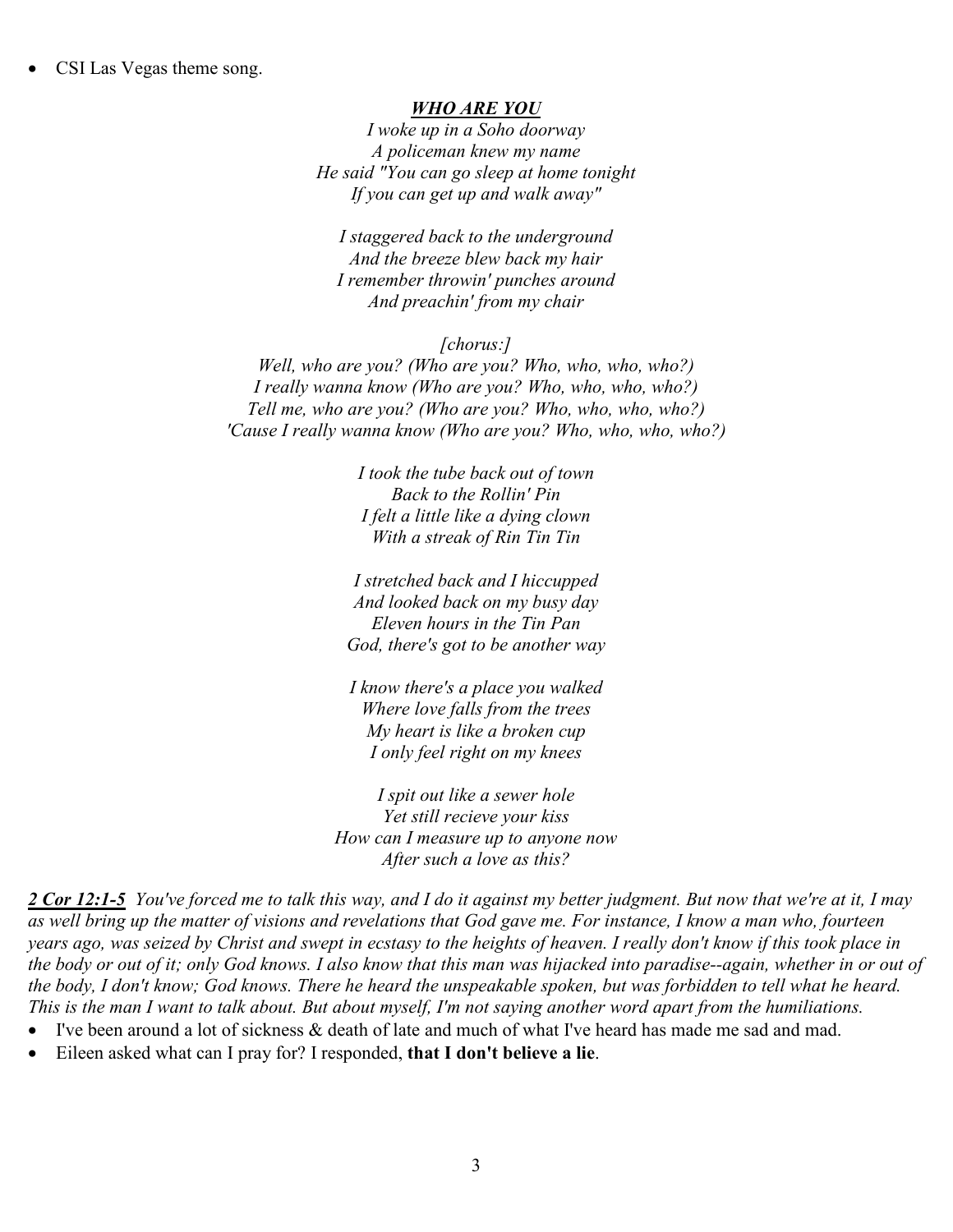#### **BeProgrammed**

*Jn 20:10-22 Then the disciples went back again to their homes (lodging places). But Mary remained standing outside the tomb sobbing. As she wept, she stooped down [and looked] into the tomb. And she saw two angels in white sitting there, one at the head and one at the feet, where the body of Jesus had lain.* 

 *And they said to her, Woman, why are you sobbing? She told them, Because they have taken away my Lord, and I do not know where they have laid Him. On saying this, she turned around and saw Jesus standing [there], but she did not know (recognize) that it was Jesus.* 

 *Jesus said to her, Woman, why are you crying [so]? For Whom are you looking?* 

 *Supposing that it was the gardener, she replied, Sir, if you carried Him away from here, tell me where you have put Him and I will take Him away.* 

 *Jesus said to her, Mary!* 

 *Turning around she said to Him in Hebrew, Rabboni!--which means Teacher or Master.* 

 *Jesus said to her, Do not cling to Me [do not hold Me], for I have not yet ascended to the Father. But go to My brethren and tell them, I am ascending to My Father and your Father, and to My God and your God.* 

 *Away came Mary Magdalene, bringing the disciples news (word) that she had seen the Lord and that He had said these things to her.* 

 *Then on that same first day of the week, when it was evening, though the disciples were behind closed doors for fear of the Jews, Jesus came and stood among them and said, Peace to you!* 

 *So saying, He showed them His hands and His side. And when the disciples saw the Lord, they were filled with joy (delight, exultation, ecstasy, rapture).* 

 *Then Jesus said to them again, Peace to you! [Just] as the Father has sent Me forth, so I am sending you. And having said this, He breathed on them and said to them, Receive the Holy Spirit!* 

*Acts 1:1-11 IN THE former account [which I prepared], O Theophilus, I made [a continuous report] dealing with all the things which Jesus began to do and to teach Until the day when He ascended, after He through the Holy Spirit had instructed and commanded the apostles (special messengers) whom He had chosen.* 

 *To them also He showed Himself alive after His passion (His suffering in the garden and on the cross) by [a series of] many convincing demonstrations [unquestionable evidences and infallible proofs], appearing to them during forty days and talking [to them] about the things of the kingdom of God.* 

 *And while being in their company and eating with them, He commanded them not to leave Jerusalem but to wait for*  what the Father had promised, Of which [He said] you have heard Me speak. For John baptized with water, but not *many days from now you shall be baptized with (placed in, introduced into) the Holy Spirit.* 

 *So when they were assembled, they asked Him, Lord, is this the time when You will reestablish the kingdom and restore it to Israel?* 

 *He said to them, It is not for you to become acquainted with and know what time brings [the things and events of time and their definite periods] or fixed years and seasons (their critical niche in time), which the Father has appointed (fixed and reserved) by His own choice and authority and personal power. But you shall receive power (ability, efficiency, and might) when the Holy Spirit has come upon you, and you shall be My witnesses in Jerusalem and all Judea and Samaria and to the ends (the very bounds) of the earth.* 

 *And when He had said this, even as they were looking [at Him], He was caught up, and a cloud received and carried Him away out of their sight.* 

 *And while they were gazing intently into heaven as He went, behold, two men [dressed] in white robes suddenly stood beside them, Who said, Men of Galilee, why do you stand gazing into heaven? This same Jesus, Who was caught away and lifted up from among you into heaven, will return in [just] the same way in which you saw Him go into heaven.* 

*Acts 8:25-40 Now when [the apostles] had borne their testimony and preached the message of the Lord, they went back to Jerusalem, proclaiming the glad tidings (Gospel) to many villages of the Samaritans [on the way].* 

 *But an angel of the Lord said to Philip, Rise and proceed southward or at midday on the road that runs from Jerusalem down to Gaza. This is the desert [route]. So he got up and went.*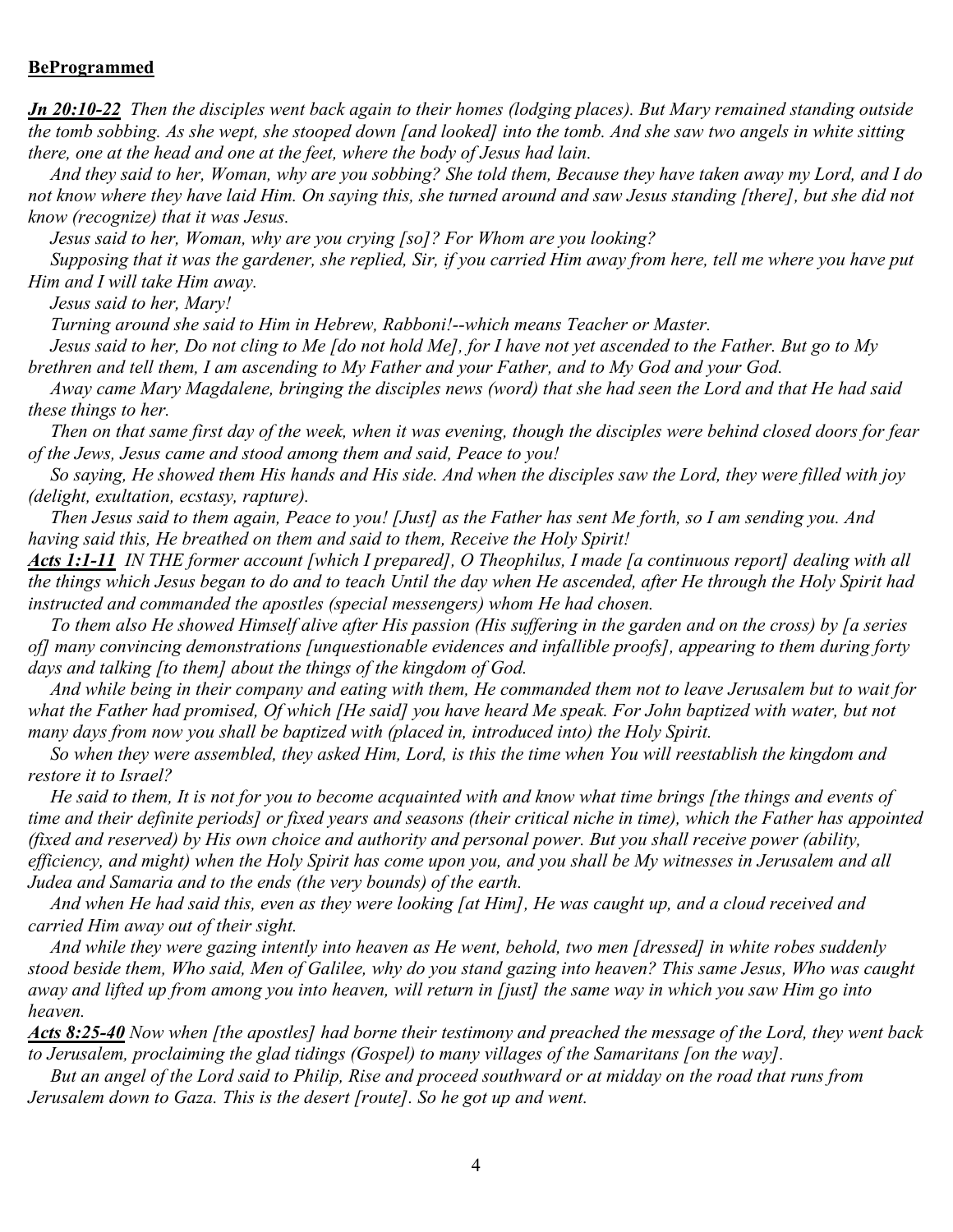*And behold, an Ethiopian, a eunuch of great authority under Candace the queen of the Ethiopians, who was in charge of all her treasure, had come to Jerusalem to worship. And he was [now] returning, and sitting in his chariot he was reading the book of the prophet Isaiah.* 

 *Then the [Holy] Spirit said to Philip, Go forward and join yourself to this chariot.* 

 *Accordingly Philip, running up to him, heard [the man] reading the prophet Isaiah and asked, Do you really understand what you are reading?* 

 *And he said, How is it possible for me to do so unless someone explains it to me and guides me [in the right way]? And he earnestly requested Philip to come up and sit beside him.* 

 *Now this was the passage of Scripture which he was reading: Like a sheep He was led to the slaughter, and as a lamb before its shearer is dumb, so He opens not His mouth. In His humiliation He was taken away by distressing and oppressive judgment and justice was denied Him [caused to cease]. Who can describe or relate in full the wickedness of His contemporaries (generation)? For His life is taken from the earth and a bloody death inflicted upon Him.* 

 *And the eunuch said to Philip, I beg of you, tell me about whom does the prophet say this, about himself or about someone else?* 

 *Then Philip opened his mouth, and beginning with this portion of Scripture he announced to him the glad tidings (Gospel) of Jesus and about Him. And as they continued along on the way, they came to some water, and the eunuch exclaimed, See, [here is] water! What is to hinder my being baptized?* 

 *And Philip said, If you believe with all your heart [if you have a conviction, full of joyful trust, that Jesus is the Messiah and accept Him as the Author of your salvation in the kingdom of God, giving Him your obedience, then] you may. And he replied, I do believe that Jesus Christ is the Son of God.* 

 *And he ordered that the chariot be stopped; and both Philip and the eunuch went down into the water, and [Philip] baptized him.* 

 *And when they came up out of the water, the Spirit of the Lord [suddenly] caught away Philip; and the eunuch saw him no more, and he went on his way rejoicing. But Philip was found at Azotus, and passing on he preached the good news (Gospel) to all the towns until he reached Caesarea.* 

*Col 1:26-27 The mystery of which was hidden for ages and generations [from angels and men], but is now revealed to His holy people (the saints), To whom God was pleased to make known how great for the Gentiles are the riches of the glory of this mystery, which is Christ within and among you, the Hope of [realizing the] glory*.

#### **HWEProgrammed**

*Gen 17:1 WHEN ABRAM was ninety-nine years old, the Lord appeared to him and said, I am the Almighty God; walk and live habitually before Me and be perfect (blameless, wholehearted, complete).*

*Matt 5:48 You, therefore, must be perfect [growing into complete maturity of godliness in mind and character, having reached the proper height of virtue and integrity], as your heavenly Father is perfect*.

*Eph 4:8-15 Therefore it is said, When He ascended on high, He led captivity captive [He led a train of vanquished foes] and He bestowed gifts on men. [But He ascended?] Now what can this, He ascended, mean but that He had previously descended from [the heights of] heaven into [the depths], the lower parts of the earth? He Who descended is the [very] same as He Who also has ascended high above all the heavens, that He [His presence] might fill all things (the whole universe, from the lowest to the highest).* 

 *And His gifts were [varied; He Himself appointed and gave men to us] some to be apostles (special messengers), some prophets (inspired preachers and expounders), some evangelists (preachers of the Gospel, traveling missionaries), some pastors (shepherds of His flock) and teachers. His intention was the perfecting and the full equipping of the saints (His consecrated people), [that they should do] the work of ministering toward building up Christ's body (the church), [That it might develop] until we all attain oneness in the faith and in the comprehension of the [full and accurate] knowledge of the Son of God, that [we might arrive] at really mature manhood (the completeness of personality which is nothing less than the standard height of Christ's own perfection), the measure of the stature of the fullness of the Christ and the completeness found in Him.* 

 *So then, we may no longer be children, tossed [like ships] to and fro between chance gusts of teaching and wavering with every changing wind of doctrine, [the prey of] the cunning and cleverness of unscrupulous men, [gamblers engaged] in every shifting form of trickery in inventing errors to mislead.*